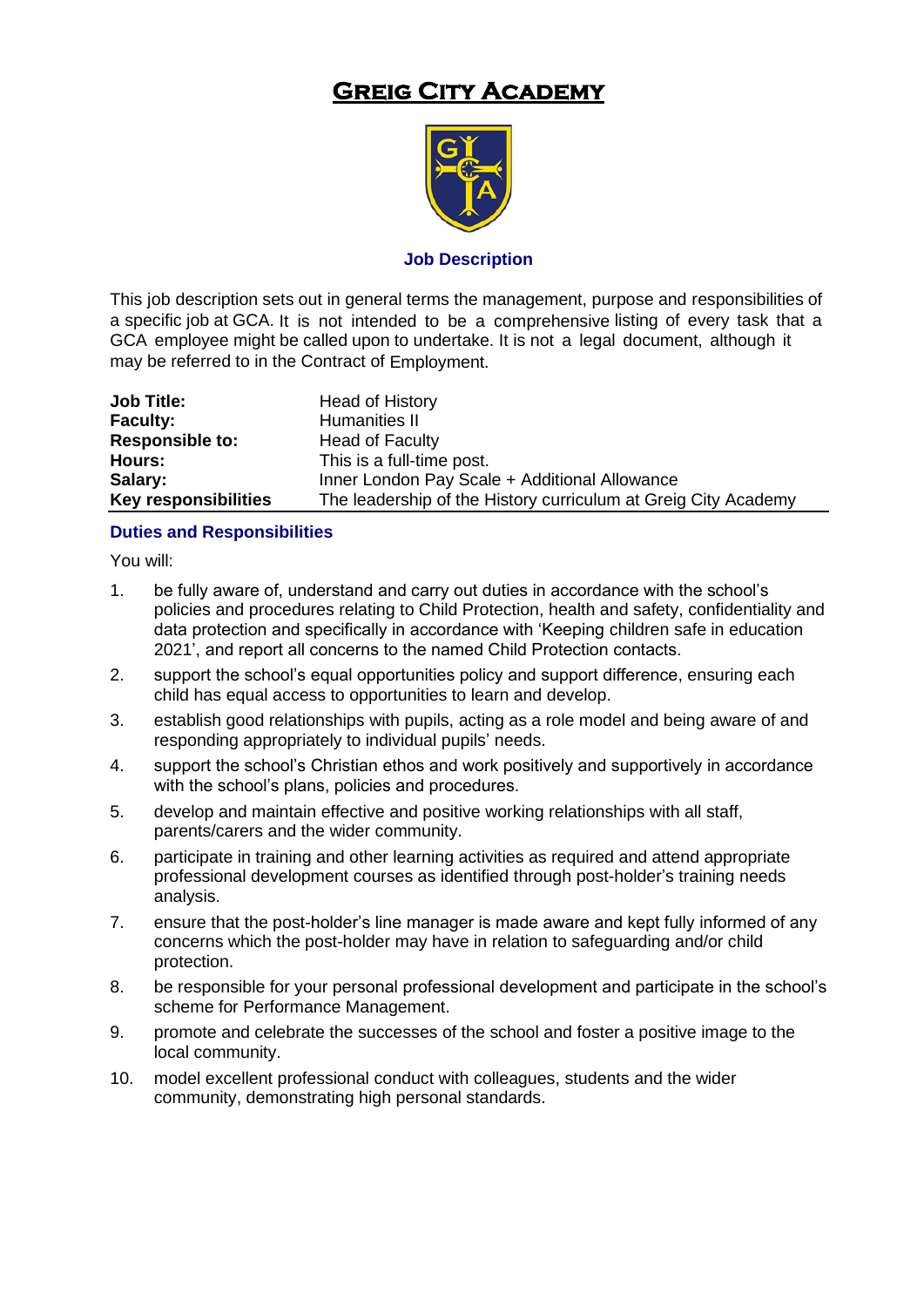## **Duties and Responsibilities Specific to This Post**

#### **1. Curriculum Management**

You will:

- 1.1 manage all aspects of the History curriculum within the school
- 1.2 contribute to the teaching of other subjects, if required, under the direction of the Head of Faculty
- 1.3 be directly responsible for the development, organisation and administration of the History curriculum
- 1.4 be responsible for the development of History schemes of work and assessments
- 1.5 contribute to monitoring, developing, reviewing and evaluating the curriculum
- 1.6 oversee the preparation and implementation of differentiated homework
- 1.7 be responsible for the setting of internal subject assessments and examinations
- 1.8 share responsibility for the organisation of the shadow/referral system and the taking of departmental detentions
- 1.9 ensure that materials for cover are provided when necessary
- 1.10 produce reports concerning associated issues as requested by the Head of Faculty, Curriculum Vice Principal or members of the Senior Leadership Team
- 1.11 administer a database that records and processes student assessment and progression information
- 1.12. develop procedures for recognising, valuing and rewarding student effort and achievement
- 1.13 ensure the promotion of equality and intercultural understanding within the school's framework for equal opportunities
- 1.14 be responsible to ensure the national legislation and LEA guidelines for Health and Safety are implemented within the department
- 1.15 develop links with parents in order to keep them informed about curriculum, developments in the department and to involve them in their child's education
- 1.16 help promote the subject by producing displays, attending open evenings and talking to pupils
- 1.17 undertake other tasks as agreed with the Head of Faculty
- 1.18 work with the Head of Faculty to select appropriate syllabi for the subject area
- 1.19 plan trips and visits and take students on these trips.

## **2. Staff Management**

You will:

- 2.1 encourage a climate of mutual support in which self-confidence and self-esteem can grow and an effective team be established and developed
- 2.2 share responsibility with the Head of Faculty for the training and development of colleagues within the department, including the induction of newly qualified teachers
- 2.3 contribute to the professional development of PGCE candidates as necessary
- 2.4 act as a Team Leader in the Performance Management process
- 2.5 ensure that new knowledge and skills are fully utilised by seeking the full involvement of all members of the department through the establishment of performance criteria, the sharing of good practice, lesson observation and in monitoring of students' work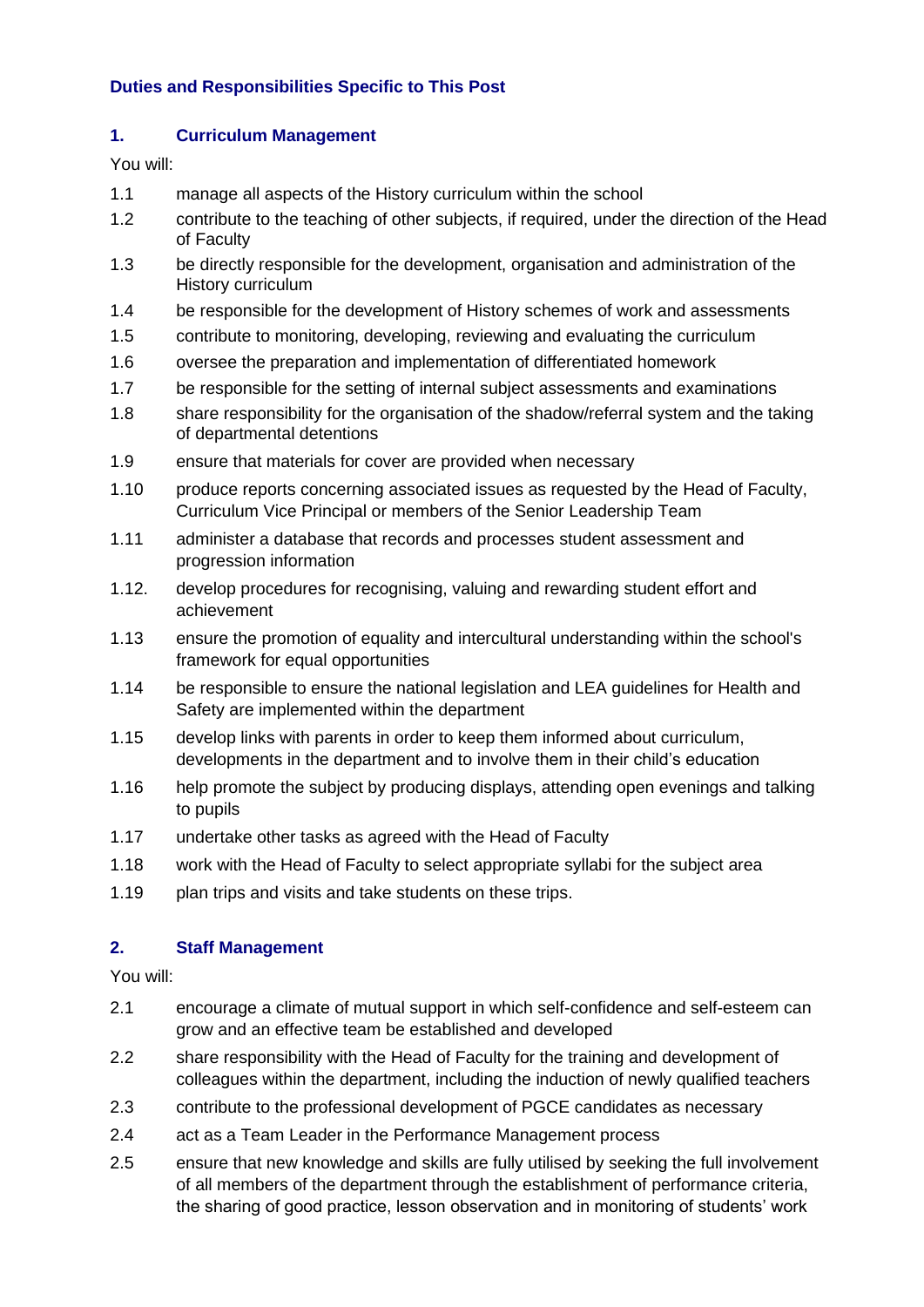- 2.6 ensure that monitoring, evaluation and celebration are explicit in the management of the department, meeting regularly with individual members to discuss the planning, implementation and review of objectives
- 2.7 assist in the appointment process of staff to the department, including where feasible supply staff, paying due regard to the academy's Equal Opportunities Policy
- 2.8 establish full consultative procedures within the Faculty as a two-way channel of communication
- 2.9 represent the views of the department within the academy
- 2.10 liaise effectively with relevant colleagues as part of the wider management team of the academy
- 2.11 meet weekly with the Head of Faculty and monitor progress.

## **3. Student Management**

You will:

- 3.1 set the highest expectations of standards of achievement and behaviour within the department, faculty and the wider school
- 3.2 identify students with particular needs, liaising with appropriate colleagues and outside agencies to ensure that individual student needs are met
- 3.3 monitor and review students' progress and implement changes to ensure that students achieve their full potential in the integrated curriculum
- 3.4 have oversight of the work and behaviour of all students in the area, acting as the first point of referral in matters of care and discipline
- 3.5 encourage all members of the Department to lead and consult with students regarding the self-evaluation and ownership of their learning
- 3.6 celebrate and promote student achievement and success.
- 3.7 act as a form tutor if required with a commitment to pastoral work.
- 3.8 have responsibility for the organisation and supervision of departmental trips, visits and extra-curricular activities according to the school's Off-Site Education Policy.

## **4. Resource Management**

You will:

- 4.1 share in the decision-making and allocation of resources with regard to curriculum development within the department
- 4.2 action purchase orders and secure delivery of resources and equipment
- 4.3 establish appropriate contacts for the use of external resources
- 4.4 deploy all resources in a fair and equitable way to motivate students and encourage team membership
- 4.5 plan and budget for trips and visits

#### **5. Competencies**

5.1 As contained in the National Standards.

## **6. Attendance at Management Meetings and Development Groups.**

You will:

6.1 attend Faculty meetings and other meetings as directed by the Head of Faculty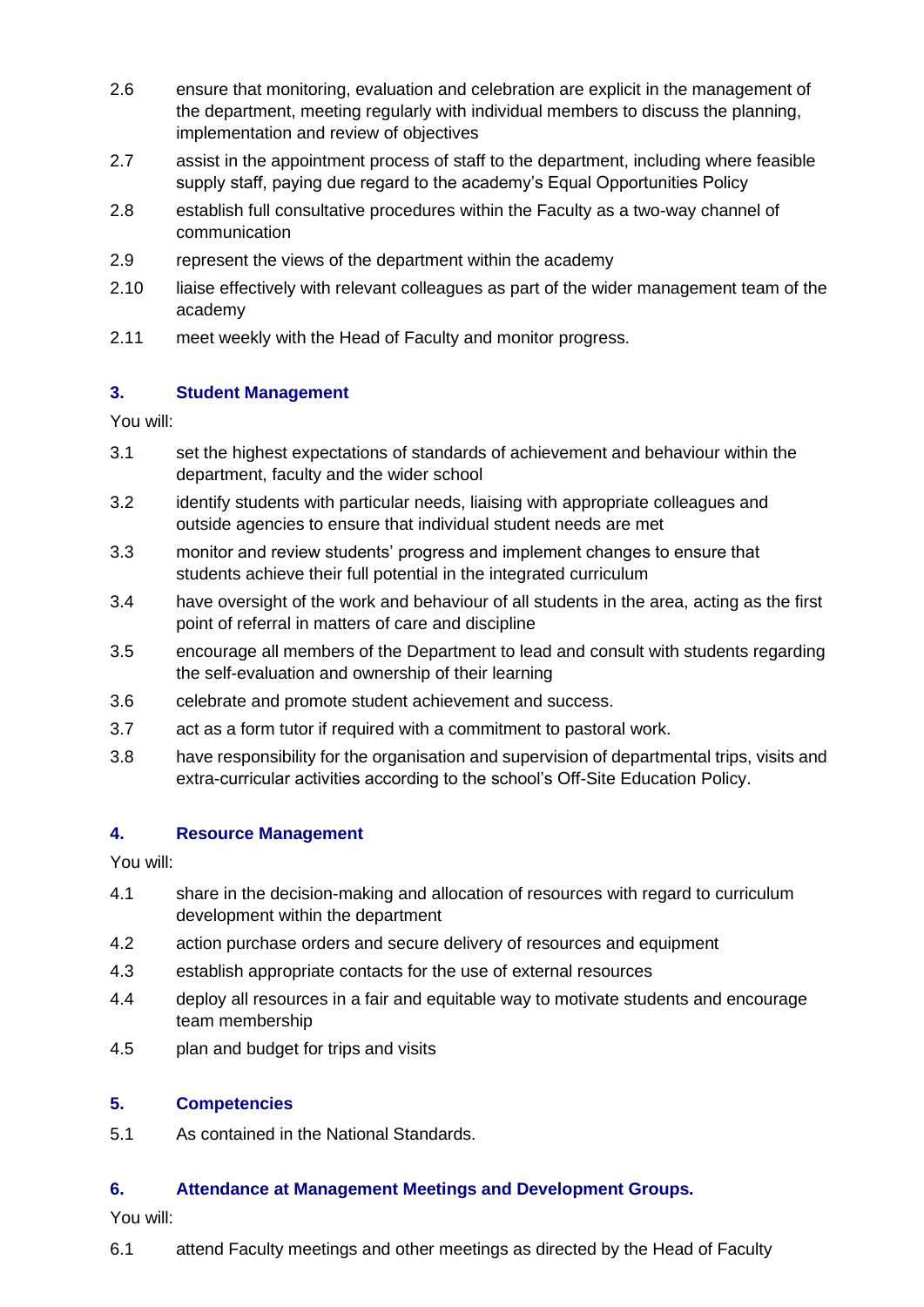6.2 organise and run departmental and all other meetings appropriate to the agreed areas of responsibility.

## **7. Specific Responsibilities**

These will be determined in conjunction with the skills and attributes of the successful candidate, but specifics of this post are as follows:

- Leadership of the History Department
- The provision of innovative options for normal curriculum development that promotes the needs of differing individual students
- Linking with primaries to promote this subject area within the academy
- Networking within the community to promote external sources as models of excellence
- Contribution to the development of literacy across the school

## **8. Ethos**

The Academy celebrates its place in a multi-cultural and multi-faith community. As a Church of England school, everything we do is underpinned by Christian values – values shared by those of other faiths and those with no religious faith, and which provide a moral framework for young people. A central thread in our collective worship policy is to help our students 'to develop an inquiring mind and express and explore their own views openly and honestly'.

### **GCA has a commitment to safeguarding and promoting the welfare of children and has safer recruitment procedures in place for the selection of staff. It is committed to the principle of equal opportunities; we welcome all applicants and value the diversity they bring.**

This job description will be reviewed as part of the appraisal process to reflect changing school, faculty and individual needs.

The duties and responsibilities of the post are to be carried out within the provisions of the Greig City Academy contract.

## **May 2022**